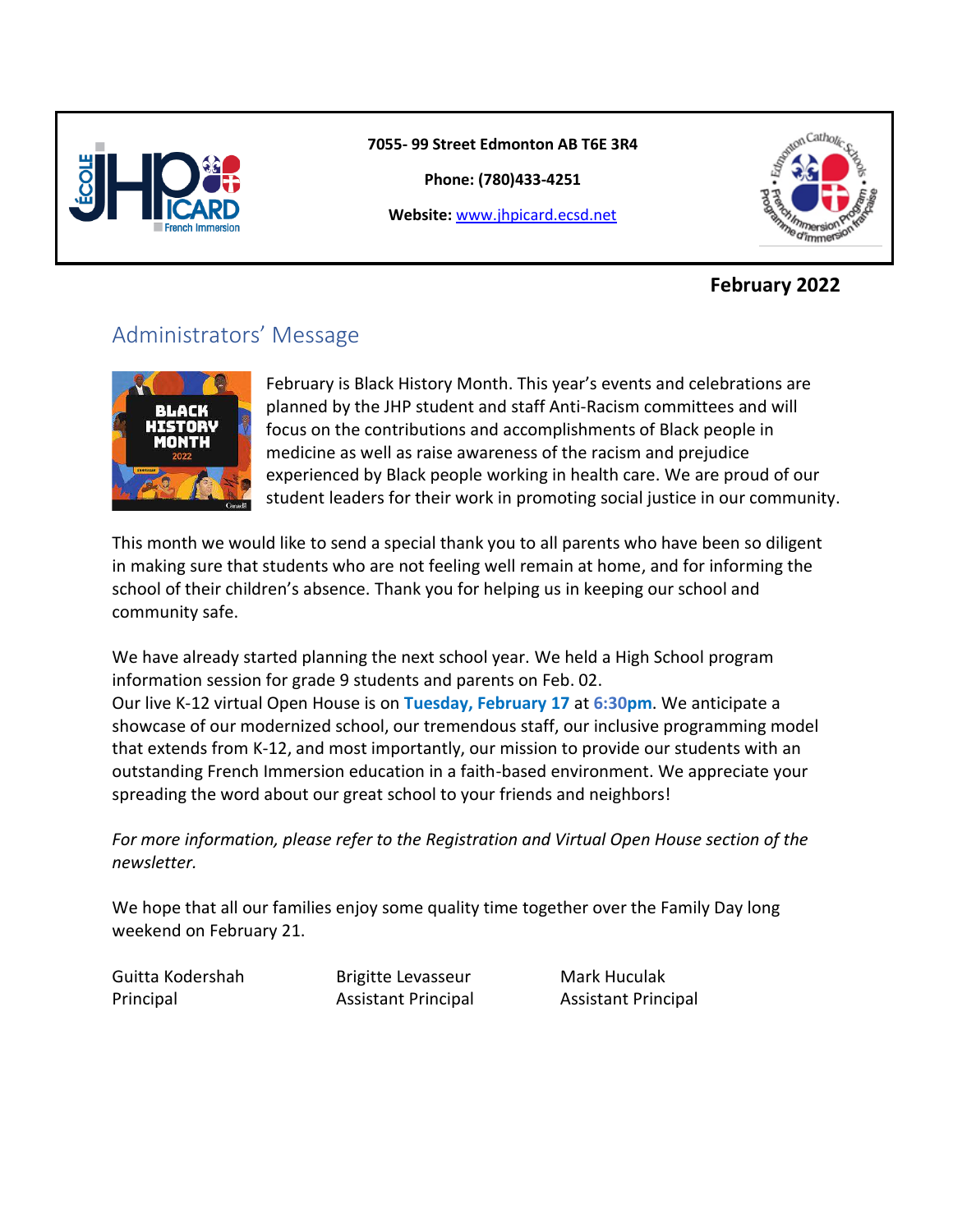

| February 01        | <b>Black History Month Launch</b><br>School Council Meeting at 6:00 pm                                         |
|--------------------|----------------------------------------------------------------------------------------------------------------|
| February 02        | Grade 9 Parents Information Session @ 7:00 pm                                                                  |
| February 8 & 9     | Visits to Elementary Feeder Schools                                                                            |
| February 10        | Anti-Racism Student Committee Presentation- Gr. 7-12                                                           |
| <b>February 11</b> | Hot Lunch for all K-12 students and staff                                                                      |
| February 14-18     | Random Acts of Kindness Week                                                                                   |
| February 17        | Anti-Racism Student Committee Presentation- Gr. 7-12<br>JHP K-12 Virtual Open House at 6:30                    |
| <b>February 21</b> | No school- Family Day                                                                                          |
| <b>February 23</b> | Pink Shirt Day                                                                                                 |
| February 24 & 25   | Gr. 9 routine vaccinations & completion of previously delayed school<br>immunization to gr. 7, 8 & 10 students |

#### Staffing Update



We are pleased to have Mme Andréeanne Tremblay return from her maternity leave. Her assignment includes FLA 8A, 9A, 9B, 10-1/-2, CTF Design 7 & 9, Health, and Religion 8A.

# Lunch Lady Hot Lunch- Friday, February 11



Our second Hot Lunch Day is scheduled for Friday, February 11.  $\mu$ pc ${\rm h}_{\rm A}$  All Gr. 1- 12 students can order as well as Kindergarten students who

attend the day care. Orders are placed online at <https://order.lunchlady.ca/>

**You need to sign up and register to order for the first time.**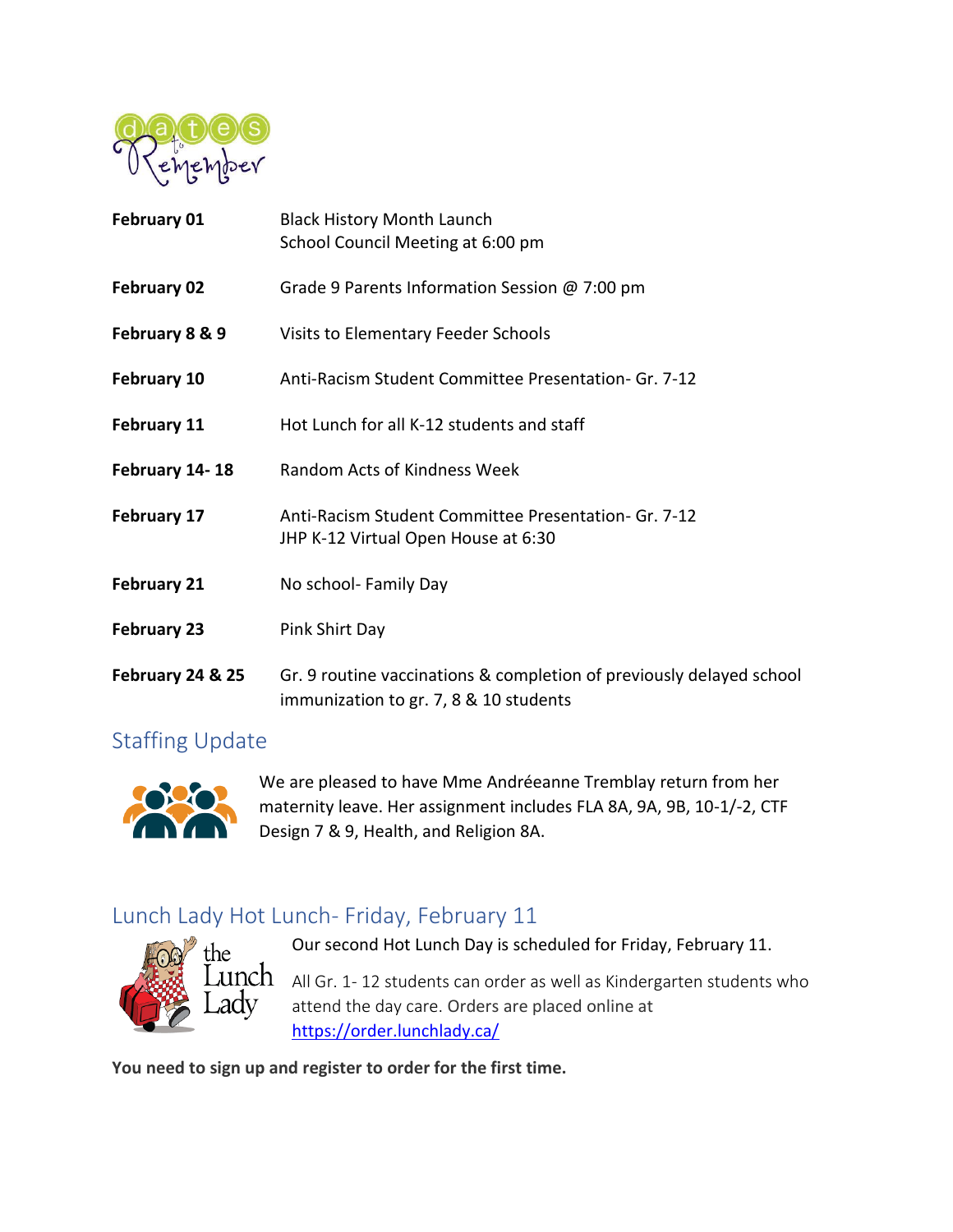# Registrations and Virtual Open House

**We are now accepting new registrations in kindergarten through grade 12 for the 2022-2023 school year.**

**To register for our Kindergarten program**, children must be 5 years of age on or before December 31 of their kindergarten year. Parents are encouraged to use the online KINDERGARTEN Calculator to determine when their child will be eligible for kindergarten programming:

<https://parent.ecsd.net/kindergarten/index.html>

**All new registration applications** (for students not currently enrolled in an Edmonton Catholic

School), are completed online[: https://www.ecsd.net/page/1270/register-today](https://www.ecsd.net/page/1270/register-today)

Students currently enrolled at J.H. Picard will have their registrations carried forward for the next school year. Parents will be asked to complete the "Intention Icon" in PowerSchool so that we are able to plan effectively for classes and staffing for the upcoming school year. **The "Intention Screen" will open for parents on February 28 and will close March 17**. An ECSD information letter will be sent out to all parents with details on how to log on to PowerSchool to let their intention be known.



**Our Open House** this year will again be in a virtual format. Information about our school and programs will be posted on the **Open House** page of our website at [https://www.ecsd.net/8410/page/13367/open-house](https://www.ecsd.net/8410/page/13367/open-house-information)[information](https://www.ecsd.net/8410/page/13367/open-house-information)

The presentation from our February 02, **Transition to High School Information session t**hat we offered to all grade 9 parents and students is accessible on the Open House Information page of the school website. Click below to access it.

[https://www.ecsd.net/8410/page/13367/open-house](https://www.ecsd.net/8410/page/13367/open-house-information)[information](https://www.ecsd.net/8410/page/13367/open-house-information)

We know that our best form of advertising is your sharing of the good things that are happening at JH Picard. We thank you for passing on this information to any parents you know who may be considering our school for the fall.

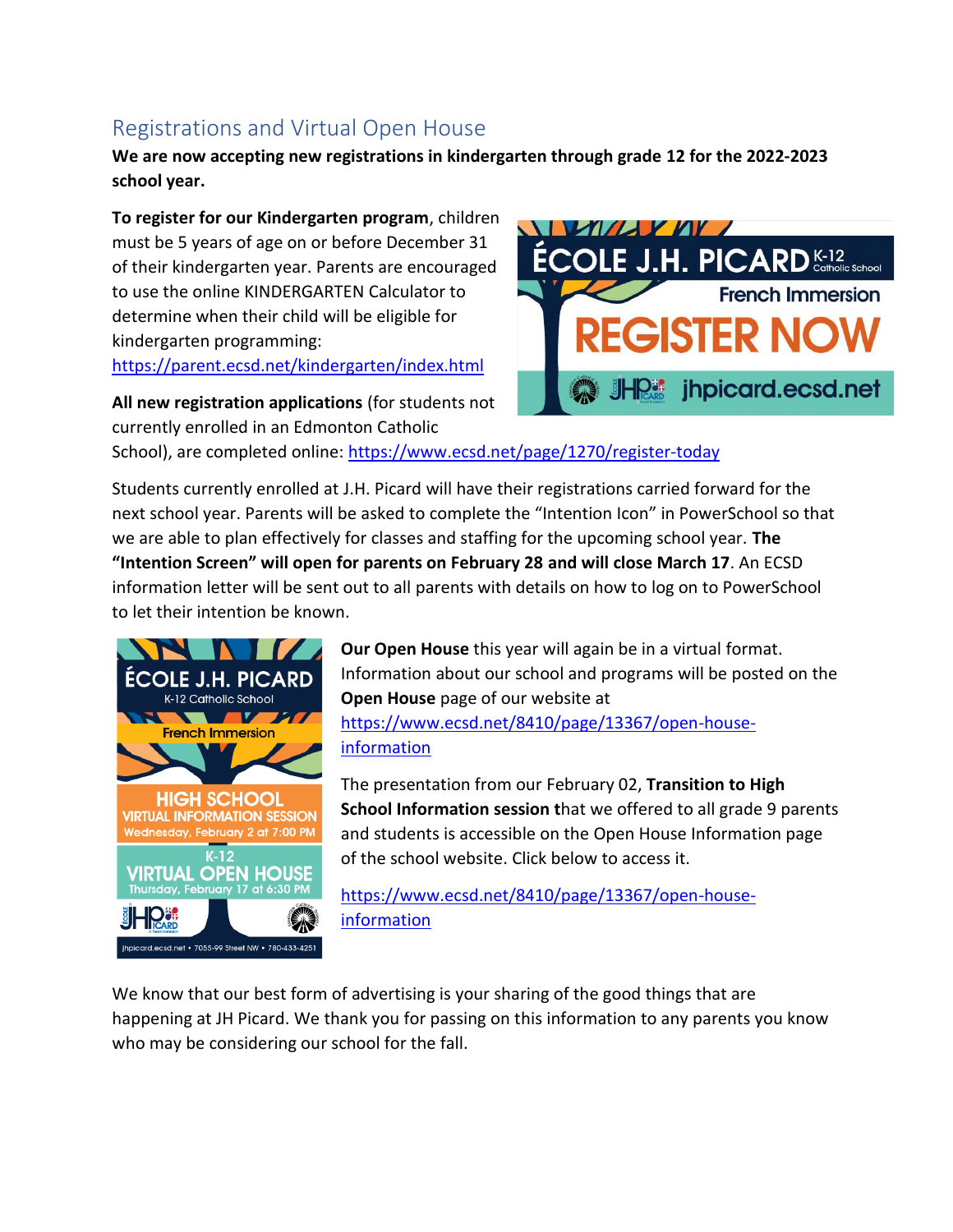### JHP Student Leadership

#### **STUDENT** This month, our SH and JH Student Council groups are focusing on Kindness and Gratitude. COUNCIL

**In Senior High,** students are planning a Gratitude bulletin board to greet our SH students when they come in the mornings. They will also be planning kindness post-its on classroom desks and lockers!

**In Junior High,** students will be challenging their peers to do random acts of kindness around the school. If someone sees another person doing an act of kindness, they will be given a little raffle ticket. The more tickets you accumulate, the more entries you have in a draw for a prize! Students will also be doing kindness shout-outs on JHPTV for their peers and teachers.

**Both SH and JH** will be having a Touch of Class Day for Valentine's Day.



Our Elementary Gr. 5 & 6 Leadership group has also planned engaging activities for the Random Acts of Kindness Week.

-February 14- Touch of Class & in-class Valentine celebrations

-February 17- Kindness Rainbow -February 18: Be kind to yourself day



#### Bravo Geli Ferris



Congratulations to Geli Ferriss in Computing Science 30!

After months of hard work, their LGTBQIA+ themed game is done and impressing everyone who sees it. Using their knowledge of javascript, they developed a 4 level 2D RPG game where the player navigates obstacles, fights monsters, and develops their character to ever greater heights. The in-game art, animations and tone make for a beautiful, cohesive environment in which to battle the elements of bias. Comments from a senior UX designer at BioWare included: "Love the idle animations!", "This is work I'd expect from a team of 4-6.", "I think the concept for this game is saleable."



**Best wishes to Geli as they embark on what will surely be an outstanding future using code.**

make kindness the norm  $\bullet$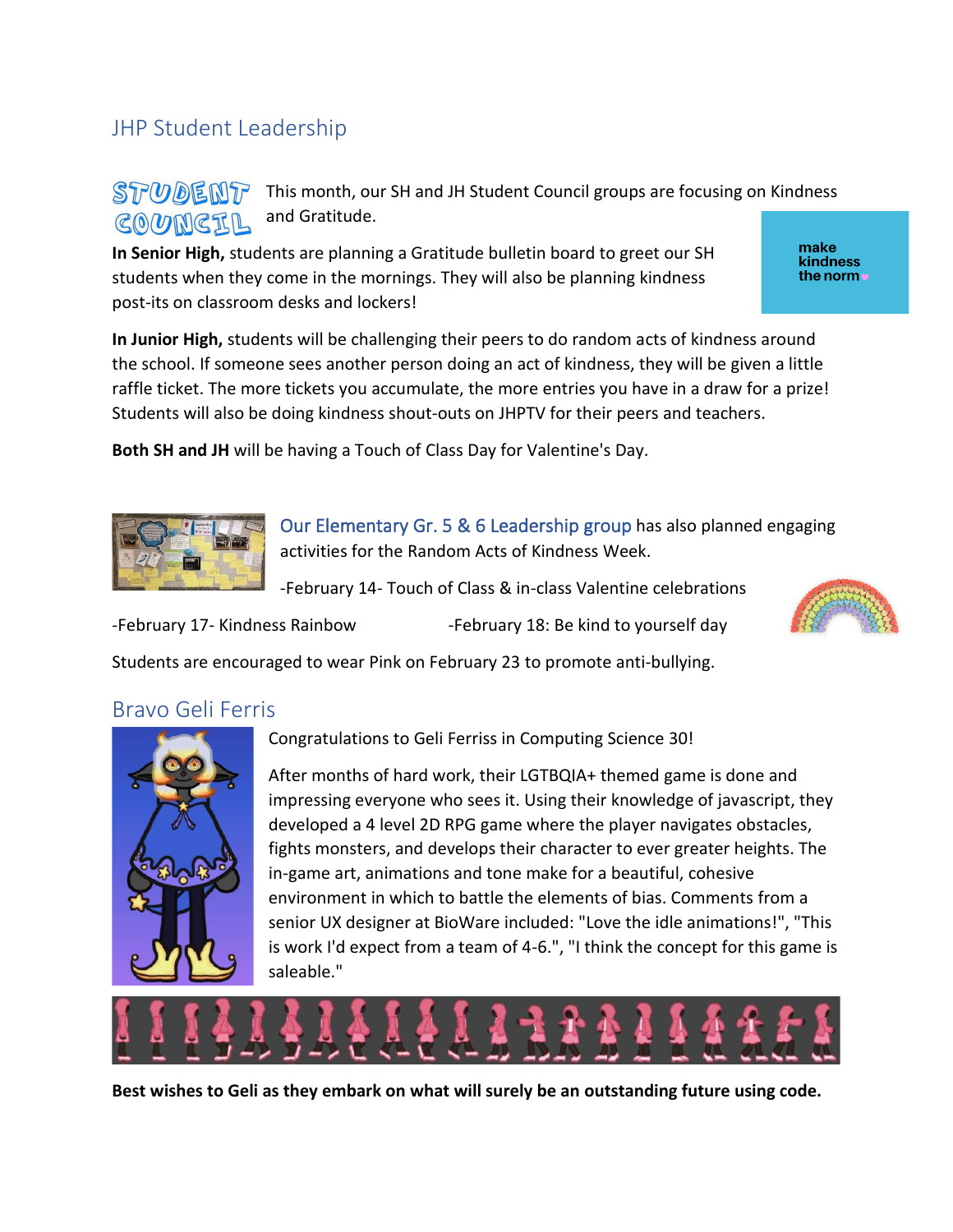# Carnaval d'hiver at JHP

On January 26 & 27, K-9 students participated in the fun outdoor winter carnival activities. They had a blast playing on the snow scooters, the tug-o-war and other winter outdoor equipment from the Carnival Kit that is shared among all French Immersion schools in our division.

Many thanks to M. Huculak, Mme Fukushima, M. Larochelle and M. Jolin-Roch for organizing this great event for our school community.



Kindergarten students safely using the Winter Carnival equipment with the help of our grade 7 student leaders.